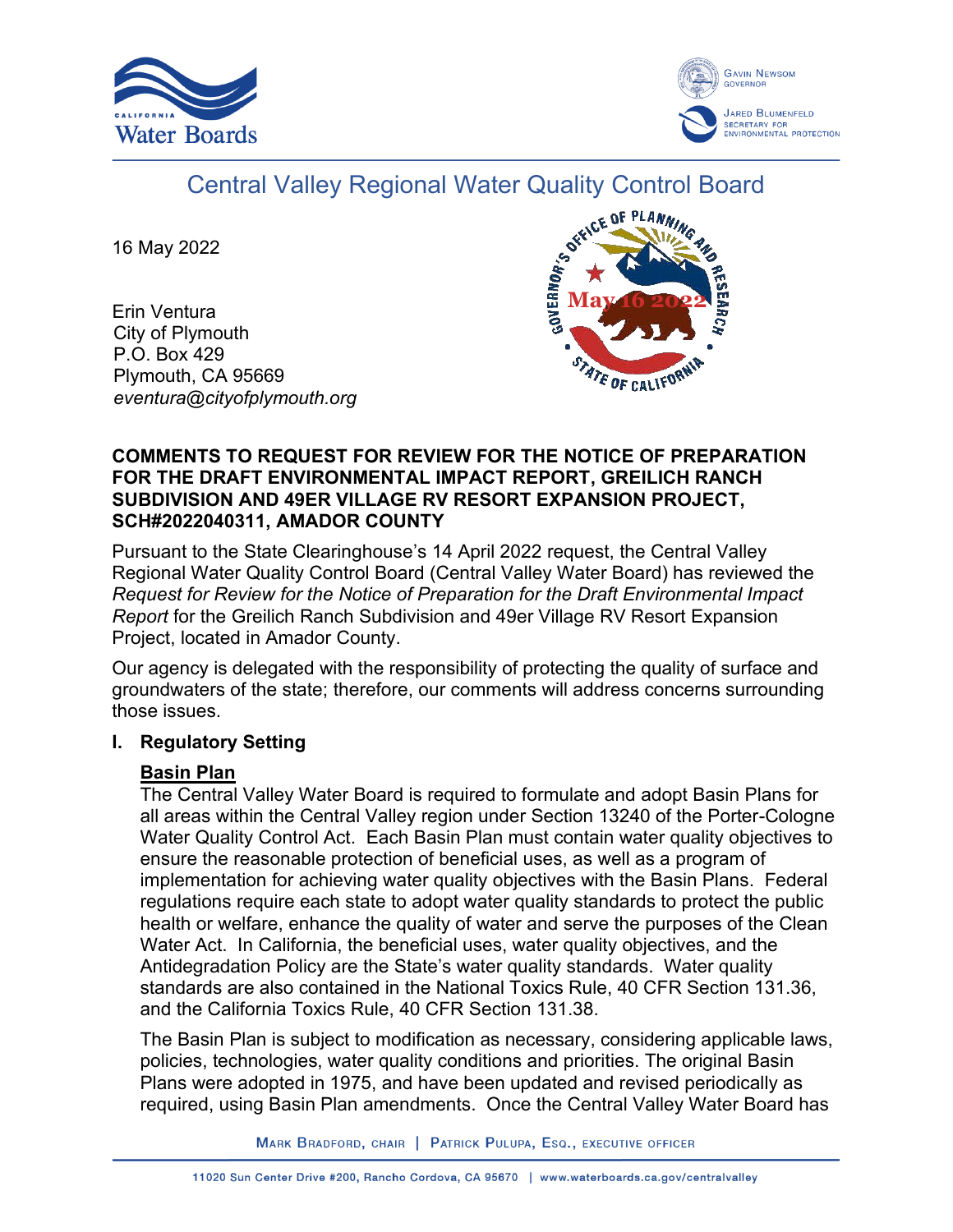Greilich Ranch Subdivision and 49er  $-2$  - 16 May 2022 Village RV Resort Expansion Project Amador County

adopted a Basin Plan amendment in noticed public hearings, it must be approved by the State Water Resources Control Board (State Water Board), Office of Administrative Law (OAL) and in some cases, the United States Environmental Protection Agency (USEPA). Basin Plan amendments only become effective after they have been approved by the OAL and in some cases, the USEPA. Every three (3) years, a review of the Basin Plan is completed that assesses the appropriateness of existing standards and evaluates and prioritizes Basin Planning issues. For more information on the *Water Quality Control Plan for the Sacramento and San Joaquin River Basins*, please visit our website:

[http://www.waterboards.ca.gov/centralvalley/water\\_issues/basin\\_plans/](http://www.waterboards.ca.gov/centralvalley/water_issues/basin_plans/)

# **Antidegradation Considerations**

All wastewater discharges must comply with the Antidegradation Policy (State Water Board Resolution 68-16) and the Antidegradation Implementation Policy contained in the Basin Plan. The Antidegradation Implementation Policy is available on page 74 at:

https://www.waterboards.ca.gov/centralvalley/water\_issues/basin\_plans/sacsjr\_2018 05.pdf

In part it states:

*Any discharge of waste to high quality waters must apply best practicable treatment or control not only to prevent a condition of pollution or nuisance from occurring, but also to maintain the highest water quality possible consistent with the maximum benefit to the people of the State.*

*This information must be presented as an analysis of the impacts and potential impacts of the discharge on water quality, as measured by background concentrations and applicable water quality objectives.*

The antidegradation analysis is a mandatory element in the National Pollutant Discharge Elimination System and land discharge Waste Discharge Requirements (WDRs) permitting processes. The environmental review document should evaluate potential impacts to both surface and groundwater quality.

# **II. Permitting Requirements**

# **Construction Storm Water General Permit**

Dischargers whose project disturb one or more acres of soil or where projects disturb less than one acre but are part of a larger common plan of development that in total disturbs one or more acres, are required to obtain coverage under the General Permit for Storm Water Discharges Associated with Construction and Land Disturbance Activities (Construction General Permit), Construction General Permit Order No. 2009-0009-DWQ. Construction activity subject to this permit includes clearing, grading, grubbing, disturbances to the ground, such as stockpiling, or excavation, but does not include regular maintenance activities performed to restore the original line, grade, or capacity of the facility. The Construction General Permit requires the development and implementation of a Storm Water Pollution Prevention Plan (SWPPP). For more information on the Construction General Permit, visit the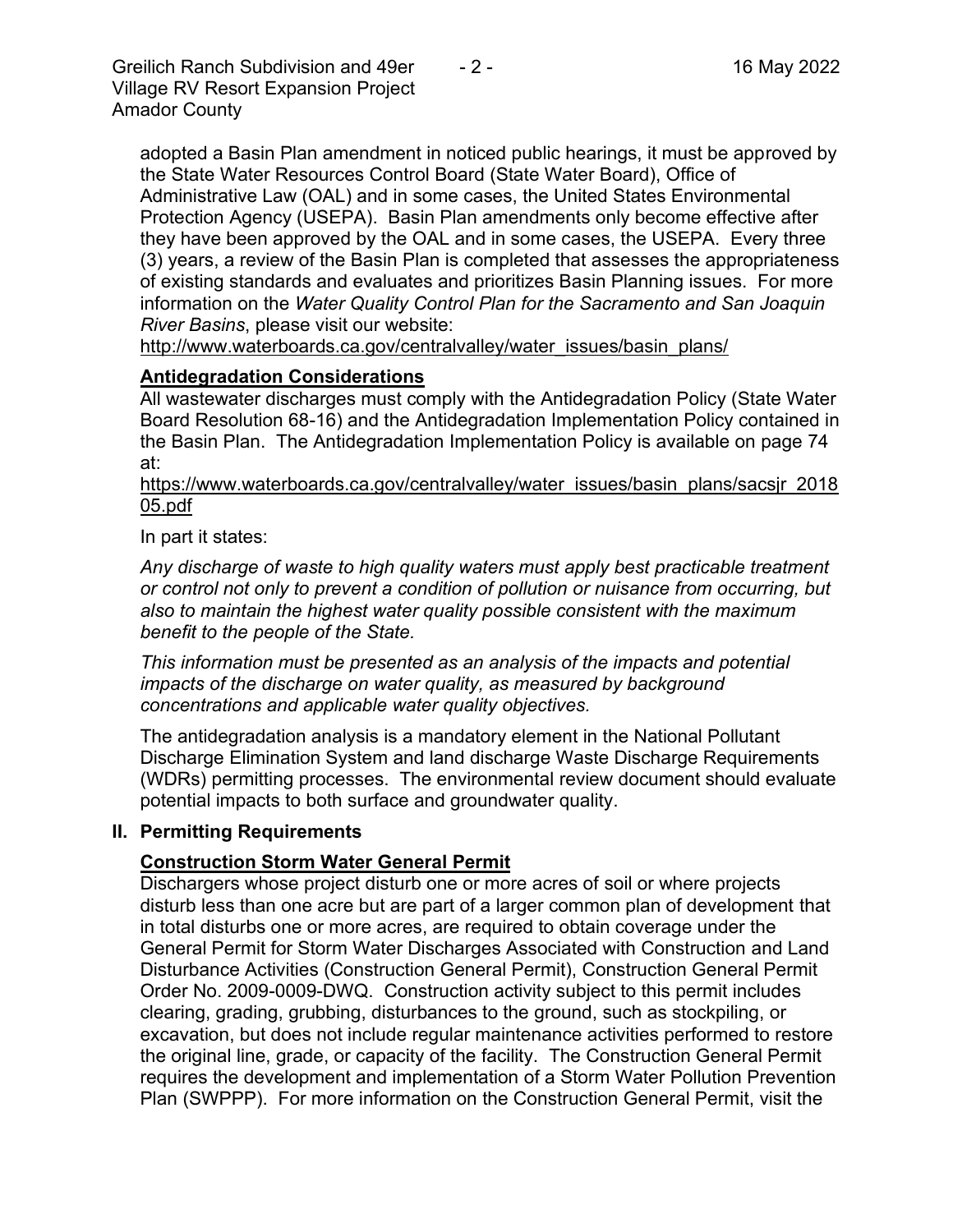Greilich Ranch Subdivision and 49er  $-3$  - 16 May 2022 Village RV Resort Expansion Project Amador County

State Water Resources Control Board website at:

[http://www.waterboards.ca.gov/water\\_issues/programs/stormwater/constpermits.sht](http://www.waterboards.ca.gov/water_issues/programs/stormwater/constpermits.shtml) [ml](http://www.waterboards.ca.gov/water_issues/programs/stormwater/constpermits.shtml)

#### **Phase I and II Municipal Separate Storm Sewer System (MS4) Permits<sup>1</sup>**

The Phase I and II MS4 permits require the Permittees reduce pollutants and runoff flows from new development and redevelopment using Best Management Practices (BMPs) to the maximum extent practicable (MEP). MS4 Permittees have their own development standards, also known as Low Impact Development (LID)/postconstruction standards that include a hydromodification component. The MS4 permits also require specific design concepts for LID/post-construction BMPs in the early stages of a project during the entitlement and CEQA process and the development plan review process.

For more information on which Phase I MS4 Permit this project applies to, visit the Central Valley Water Board website at:

http://www.waterboards.ca.gov/centralvalley/water\_issues/storm\_water/municipal\_p ermits/

For more information on the Phase II MS4 permit and who it applies to, visit the State Water Resources Control Board at:

http://www.waterboards.ca.gov/water\_issues/programs/stormwater/phase\_ii\_munici pal.shtml

#### **Industrial Storm Water General Permit**

Storm water discharges associated with industrial sites must comply with the regulations contained in the Industrial Storm Water General Permit Order No. 2014- 0057-DWQ. For more information on the Industrial Storm Water General Permit, visit the Central Valley Water Board website at:

http://www.waterboards.ca.gov/centralvalley/water\_issues/storm\_water/industrial\_ge neral\_permits/index.shtml

# **Clean Water Act Section 404 Permit**

If the project will involve the discharge of dredged or fill material in navigable waters or wetlands, a permit pursuant to Section 404 of the Clean Water Act may be needed from the United States Army Corps of Engineers (USACE). If a Section 404 permit is required by the USACE, the Central Valley Water Board will review the permit application to ensure that discharge will not violate water quality standards. If the project requires surface water drainage realignment, the applicant is advised to contact the Department of Fish and Game for information on Streambed Alteration Permit requirements. If you have any questions regarding the Clean Water Act

<sup>&</sup>lt;sup>1</sup> Municipal Permits = The Phase I Municipal Separate Storm Water System (MS4) Permit covers medium sized Municipalities (serving between 100,000 and 250,000 people) and large sized municipalities (serving over 250,000 people). The Phase II MS4 provides coverage for small municipalities, including non-traditional Small MS4s, which include military bases, public campuses, prisons and hospitals.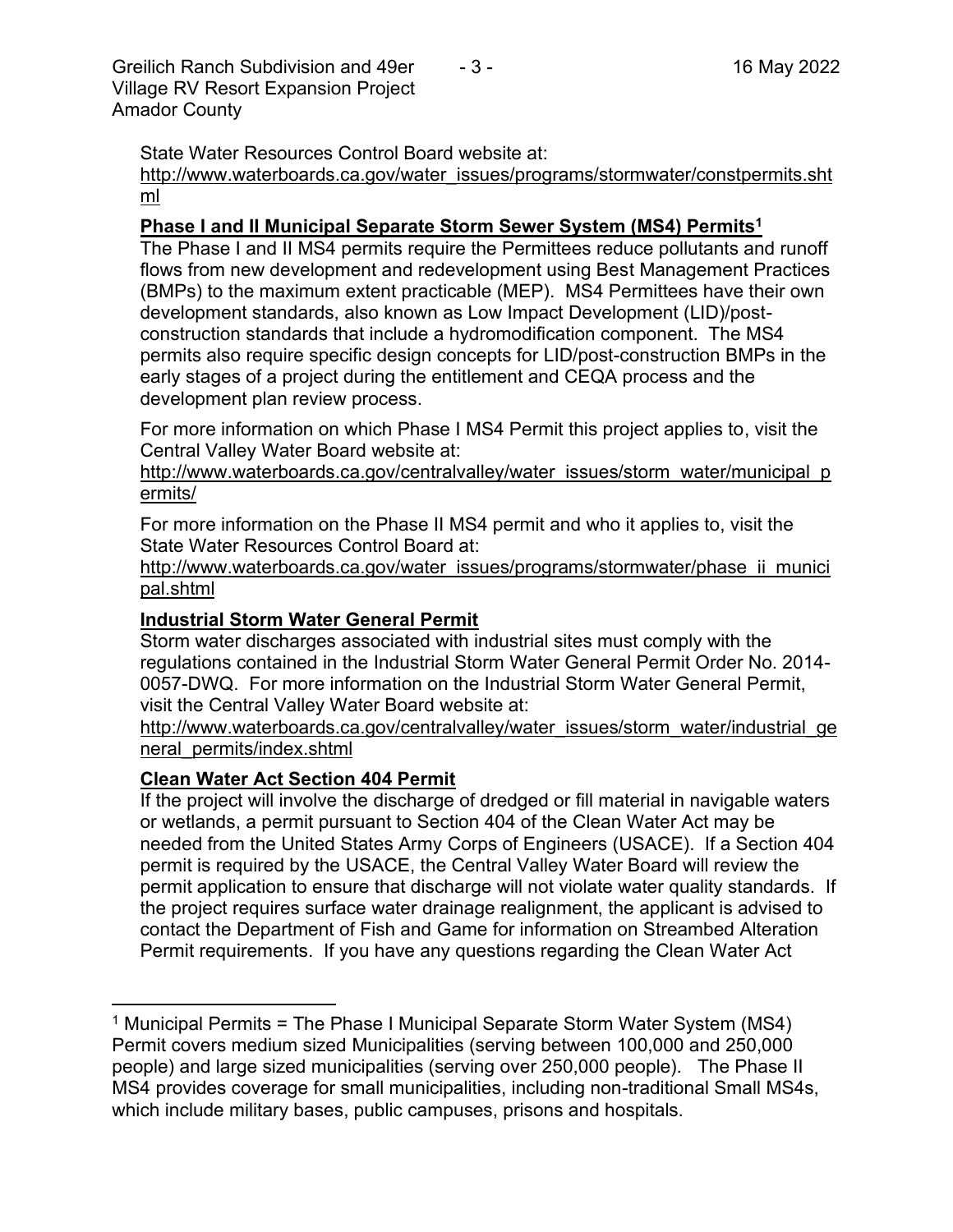Greilich Ranch Subdivision and 49er  $-4$  - 16 May 2022 Village RV Resort Expansion Project Amador County

Section 404 permits, please contact the Regulatory Division of the Sacramento District of USACE at (916) 557-5250.

# **Clean Water Act Section 401 Permit – Water Quality Certification**

If an USACE permit (e.g., Non-Reporting Nationwide Permit, Nationwide Permit, Letter of Permission, Individual Permit, Regional General Permit, Programmatic General Permit), or any other federal permit (e.g., Section 10 of the Rivers and Harbors Act or Section 9 from the United States Coast Guard), is required for this project due to the disturbance of waters of the United States (such as streams and wetlands), then a Water Quality Certification must be obtained from the Central Valley Water Board prior to initiation of project activities. There are no waivers for 401 Water Quality Certifications. For more information on the Water Quality Certification, visit the Central Valley Water Board website at:

https://www.waterboards.ca.gov/centralvalley/water\_issues/water\_quality\_certificatio n/

# **Waste Discharge Requirements – Discharges to Waters of the State**

If USACE determines that only non-jurisdictional waters of the State (i.e., "nonfederal" waters of the State) are present in the proposed project area, the proposed project may require a Waste Discharge Requirement (WDR) permit to be issued by Central Valley Water Board. Under the California Porter-Cologne Water Quality Control Act, discharges to all waters of the State, including all wetlands and other waters of the State including, but not limited to, isolated wetlands, are subject to State regulation. For more information on the Waste Discharges to Surface Water NPDES Program and WDR processes, visit the Central Valley Water Board website at:https://www.waterboards.ca.gov/centralvalley/water\_issues/waste\_to\_surface\_wat er/

Projects involving excavation or fill activities impacting less than 0.2 acre or 400 linear feet of non-jurisdictional waters of the state and projects involving dredging activities impacting less than 50 cubic yards of non-jurisdictional waters of the state may be eligible for coverage under the State Water Resources Control Board Water Quality Order No. 2004-0004-DWQ (General Order 2004-0004). For more information on the General Order 2004-0004, visit the State Water Resources Control Board website at:

https://www.waterboards.ca.gov/board\_decisions/adopted\_orders/water\_quality/200 4/wqo/wqo2004-0004.pdf

# **Dewatering Permit**

If the proposed project includes construction or groundwater dewatering to be discharged to land, the proponent may apply for coverage under State Water Board General Water Quality Order (Low Threat General Order) 2003-0003 or the Central Valley Water Board's Waiver of Report of Waste Discharge and Waste Discharge Requirements (Low Threat Waiver) R5-2018-0085. Small temporary construction dewatering projects are projects that discharge groundwater to land from excavation activities or dewatering of underground utility vaults. Dischargers seeking coverage